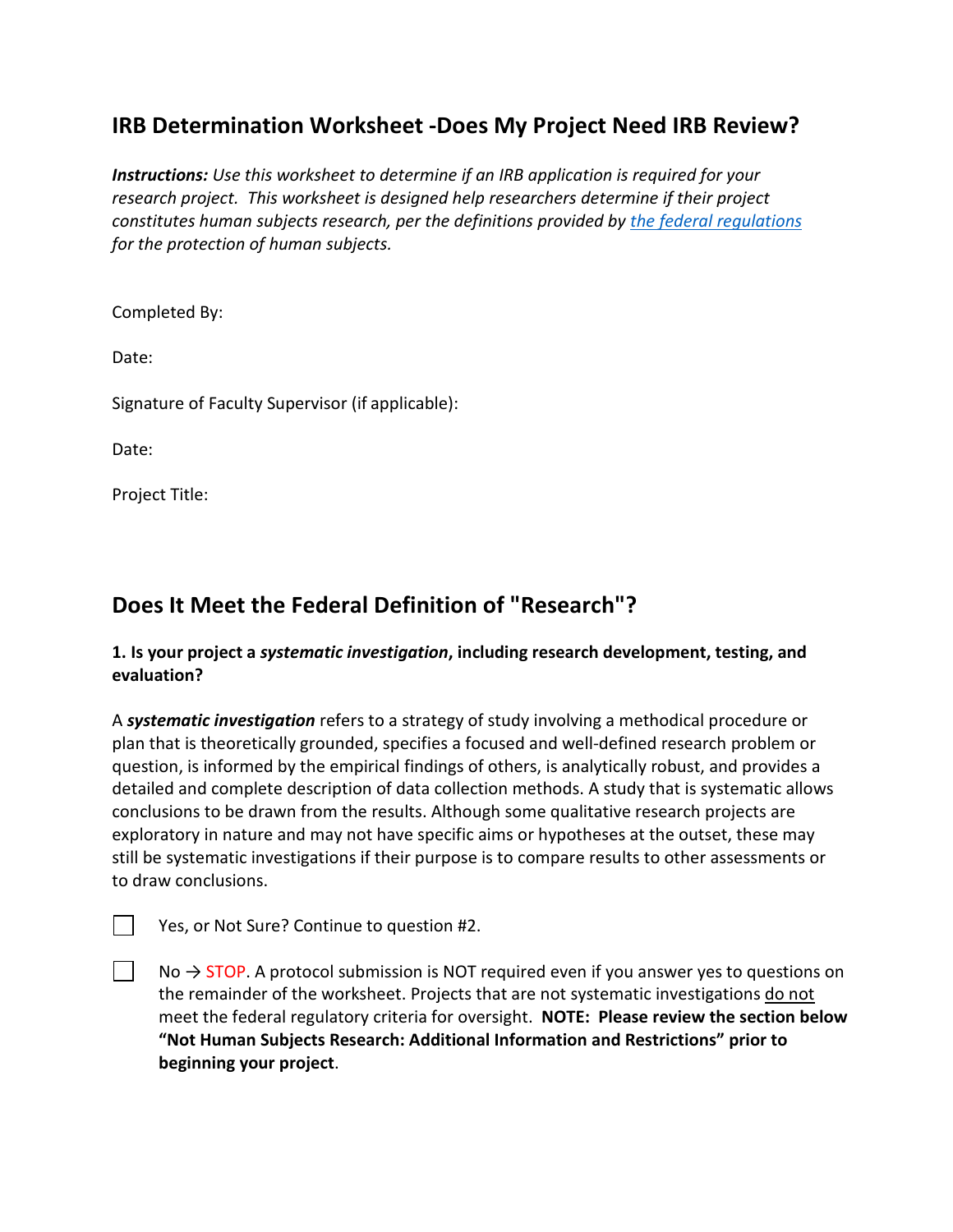#### **2. Is the project designed to develop or contribute to** *generalizable knowledge***?**

*Generalizable knowledge* refers to a set of conclusions, facts, or principles that enhances scientific or academic understanding by applying broadly to a whole category, such as a population or field of knowledge. Generalizable knowledge is produced when investigators make the components of their research design (procedures, methods, and instruments) as well as the analyzed findings/results available for other professionals or academics to peer review, replicate, and utilize. Traditionally this occurs when publishing or presenting at a professionally refereed venue, conference, or competition, but it may also occur through new media methods of discourse. In qualitative research, generalizable knowledge may emerge when the research generates detailed descriptions of phenomena which may be transferable to like situations or when new theories, principles, or statements of relationships are developed as a result of the data collection. Master's theses are published and made available outside USA and are usually considered research that contributes to generalizable knowledge. However, projects which are disseminated exclusively at USA and are not intended for dissemination beyond the instructional setting are *typically* not designed to contribute to generalizable knowledge. Likewise, research projects which are designed as common biographical research, oral histories, and journalism are *typically* not designed as a systematic investigation to contribute to generalizable knowledge. The purpose of these activities is often to create a record of specific historical events or persons, and findings are usually not generalized to a broader population or group.

Yes, or Not Sure? Continue to question #3.

 $\mathbf{L}$ 

No  $\rightarrow$  STOP. A protocol submission is not required even if you answer yes to questions on the remainder of the worksheet. Projects that are not designed to develop or contribute to generalizable knowledge do not meet the federal regulatory criteria for oversight. **NOTE: Please review the section below "Not Human Subjects Research: Additional Information and Restrictions" prior to beginning your project**.

### **Does It Involve "Human Subjects"?**

### **3. Will the research involve** *interaction* **or** *intervention* **with living individuals or the collection of** *individually identifiable private information***?**

*Interaction* includes communication or interpersonal contact between the investigator and the subject that solicits personal information. Examples of interaction may include collecting personal data through questionnaires, interviews, tests, and performance evaluations. Persons involved in a research activity are not considered to be human subjects when the person interviewed/surveyed is asked to provide information specific to his/her expertise or institutional information as opposed to personal information (examples of personal information include opinions, thoughts, perceptions, performance metrics, and private data about the individual). For example, welders asked to describe the composite of shielding gas,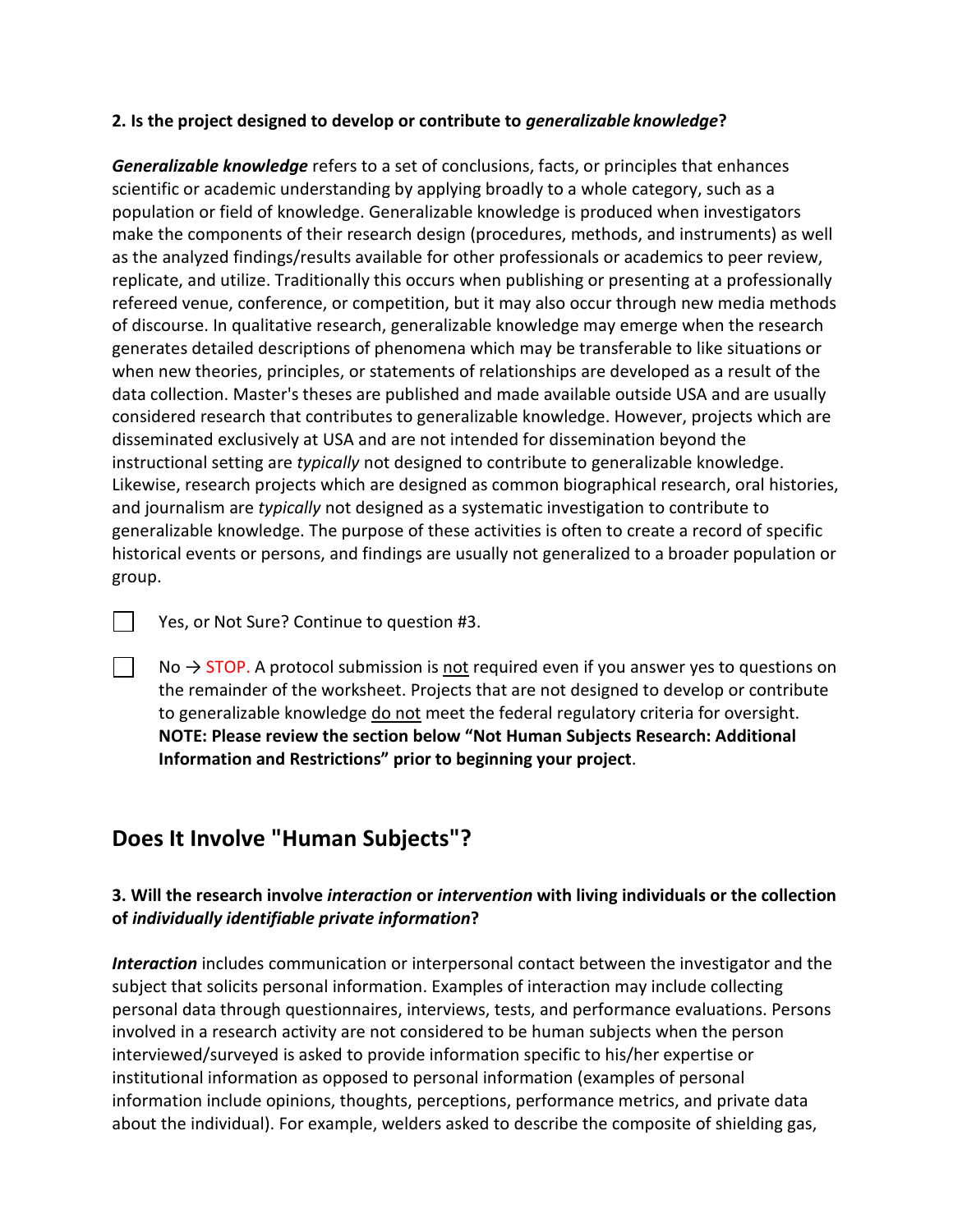shielding gas flow rate, and formation of the weld bead are not disclosing information about themselves and, as such, are not research subjects in this context. Likewise, when investigators wish to collect information about institutions or social processes from individuals, such activities do not constitute research involving human subjects when the focus of the research is not on the characteristics or personal views of the informant. There is often a fine line between what is defined to be "human subjects research" and research that collects information from people in order to understand institutions or social processes. For example, asking the same welders in the above example how industry consolidation has affected the safety practices in their work environment would constitute research involving human subjects. Research on institutions or social processes, the purpose of which is to create generalizable knowledge about the attitudes, beliefs, or behaviors of individuals or groups (e.g., voters, prisoners, employees) as being representative of these institutions or social processes, is human subjects research.

*Intervention* includes both physical procedures by which data are gathered and manipulations of the subject or the subject's environment that are performed for research purposes. The researcher need not collect personal information in order for the work to qualify as an intervention that involves human subjects. For example, an experiment that tracks participants' eye movements across a screen would still involve human subjects, even if no personal information is recorded.

*Individually identifiable private information* means that the identity of the human subject is or may be readily ascertained by the investigator or associated with the information collected. This includes information about behavior that occurs in a context in which the subject can reasonably expect that no observation or recording is taking place, as well as information which has been provided for specific purposes by an individual and which the individual can reasonably expect will not be made public (e.g., medical/clinical records, academic records, social services records, new media forms of disclosure which are not made public but which you may have access to by accident or privilege).

| No $\rightarrow$ Continue to question #4. |
|-------------------------------------------|
|-------------------------------------------|

 $\Box$ 

Yes, or Not Sure? The research requires review. NOTE: Please review the section below "Human Subjects Research: Expectations for IRB Protocols" prior to submitting your research protocol to the IRB.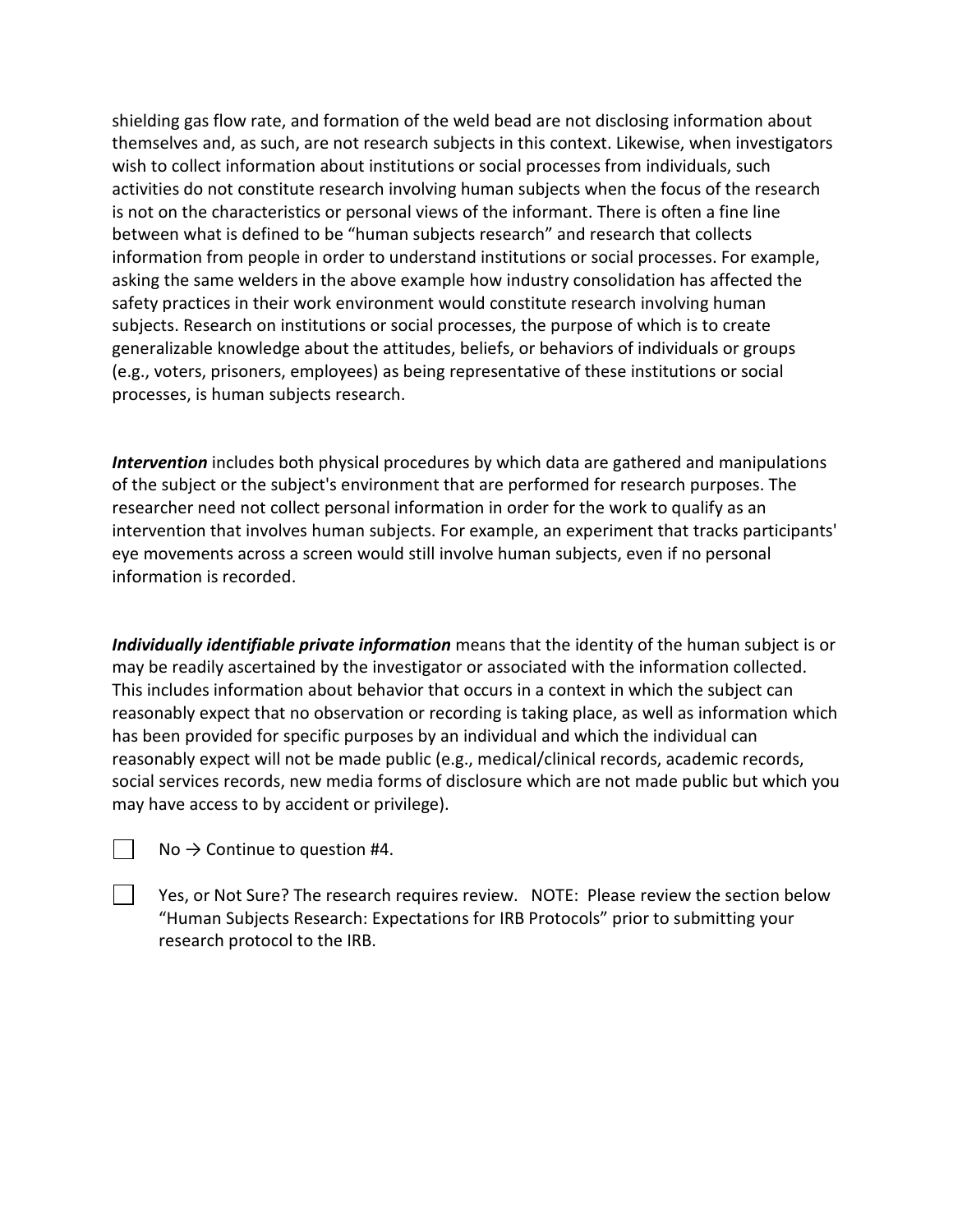### **4. Will the research utilize** *existing or secondary data* **which contain** *individuallyidentifiable private information***?**

*Existing or secondary data* include records as well as tissue, organs, fluids, and other biospecimens that were not originally collected for the research or will not be collected specifically for the research in the future.

*Individually identifiable private information* is defined in #3 above.

 $\mathbf{L}$ 

 $\mathbf{L}$ 

Yes, or Not Sure? The research requires review. Please review the section below "Human Subjects Research: Expectations for IRB Protocols" prior to submitting your research protocol to the IRB.

 $\vert \vert$  No  $\rightarrow$  Continue to question #5.

**5. Is there any possibility that the researcher or collaborators (e.g., student assistants, professional partners) could ascertain the identity of a living individual from the existing or secondary data utilized at any point during the course of the research?**

- $\mathbb{R}^2$ Yes, or Not Sure? The research requires review. Please review the section below "Human Subjects Research: Expectations for IRB Protocols" prior to submitting your research protocol to the IRB.
	- $No \rightarrow STOP$ . A protocol submission is not required. Using non-identifiable information does not meet the federal regulatory criteria for oversight. If your research utilizes data which are irrevocably de-identified or have already been coded by a third party in such a way that the researcher and collaborators cannot ascertain the identity of a living individual, the project does not need to be reviewed by the IRB.

# **Not Human Subjects Research: Additional Information and Restrictions**

Some activities, though they may be deemed "not human subjects research," **may still pose risks** if they:

- Involve protected or vulnerable populations
- May cause participants harm (e.g., psychological, physical, legal, educational, social and/or economic)
- Pose risk to *you* as the researcher.

**Student Research:** Faculty members should engage their students in a discussion about whether their goals include conducting research that contributes to new scholarly knowledge. Students should only be routed to the IRB if they have indicated, using this worksheet, that their project is a systematic investigation designed to contribute to generalizable knowledge involving human subjects. There is no requirement or verification with the IRB Office needed if the work is determined to not meet the criteria for oversight.